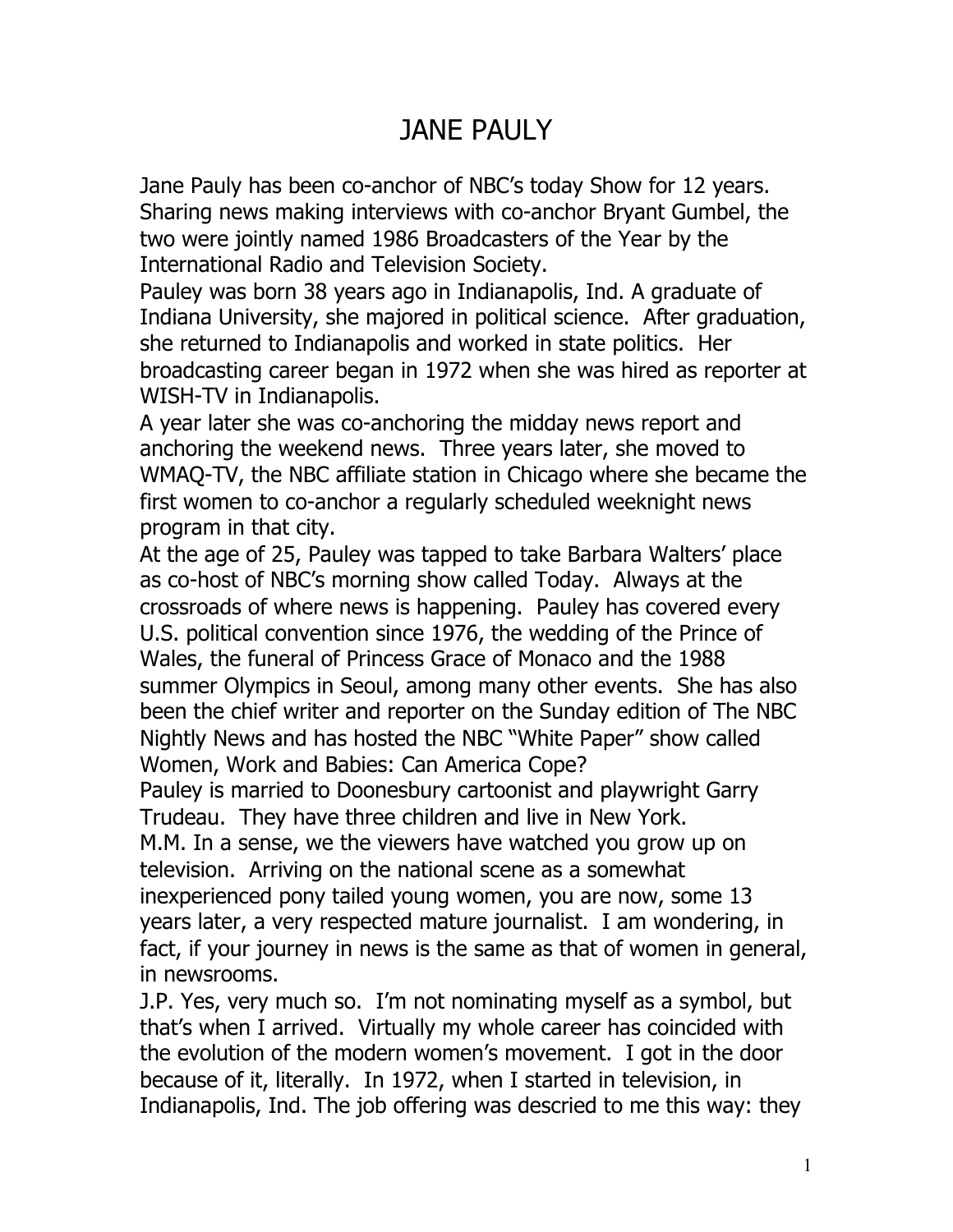were looking for a female-type person. It was FCC (U.S. federal Communications Commission) license renewal time, there were no women in the newsroom, and they needed one. They didn't care if she had experience, which I did not, and they didn't want to pay her a lot of money, which I didn't insist on. So, without the pressure of affirmative action, I'm not quite certain what I would be doing today. So affirmative action got me and some other women into the newsrooms, but it did not get us on the air. I was a general assignment reporter, not an anchorwomen. There was a certain social and political pressure in the early and mid-70's, when the women's movement really was cresting, to get women on the air. And this was against the conventional wisdom that said a women's voice didn't have credibility. Despite the fact and to prove it wrong women were finally being put into anchor positions, as I was. At that time, which is still the case, but to a lesser degree, they were putting a lot of very young and inexperienced women on air. As an anchorwomen I started when I was 22, and was co-hosting the Today program when I was 25. To be honest, that's stupid. I mean, it suggests, to me that there really was a lot of tokenism and window-dressing. That's less true now, because so many of those women, such as myself, were allowed to grow professionally and mature chronologically and now we are processionals. These days it would be unthinkable that a network newscaster, with the prestige of the Today program, would hire as a co-host someone who was only 25 years old. To that degree, that's real progress. M.M. Today we see women co-anchoring most newscasts. Does that mean women have reached employment equity in the newsrooms? J.P. Don't be fooled by that. We're very visible. But behind the scenes, I see personal evidence of the last-hired, first-fired syndrome. When you look at the percentage of women who are correspondents for a network and presumable at local levels too, there does seem to be a critical mass point that is reached long before you get any sense of parity. A women sitting next to a man on every newscast in North America belies a difficult situation: beneath the surface there is no longer the incentive to hire women. Because of the (U.S.) Equal Employment Opportunity Commission, in the past, there was a sense that one paid attention to affirmative action, one actively recruited women and minorities. But that's really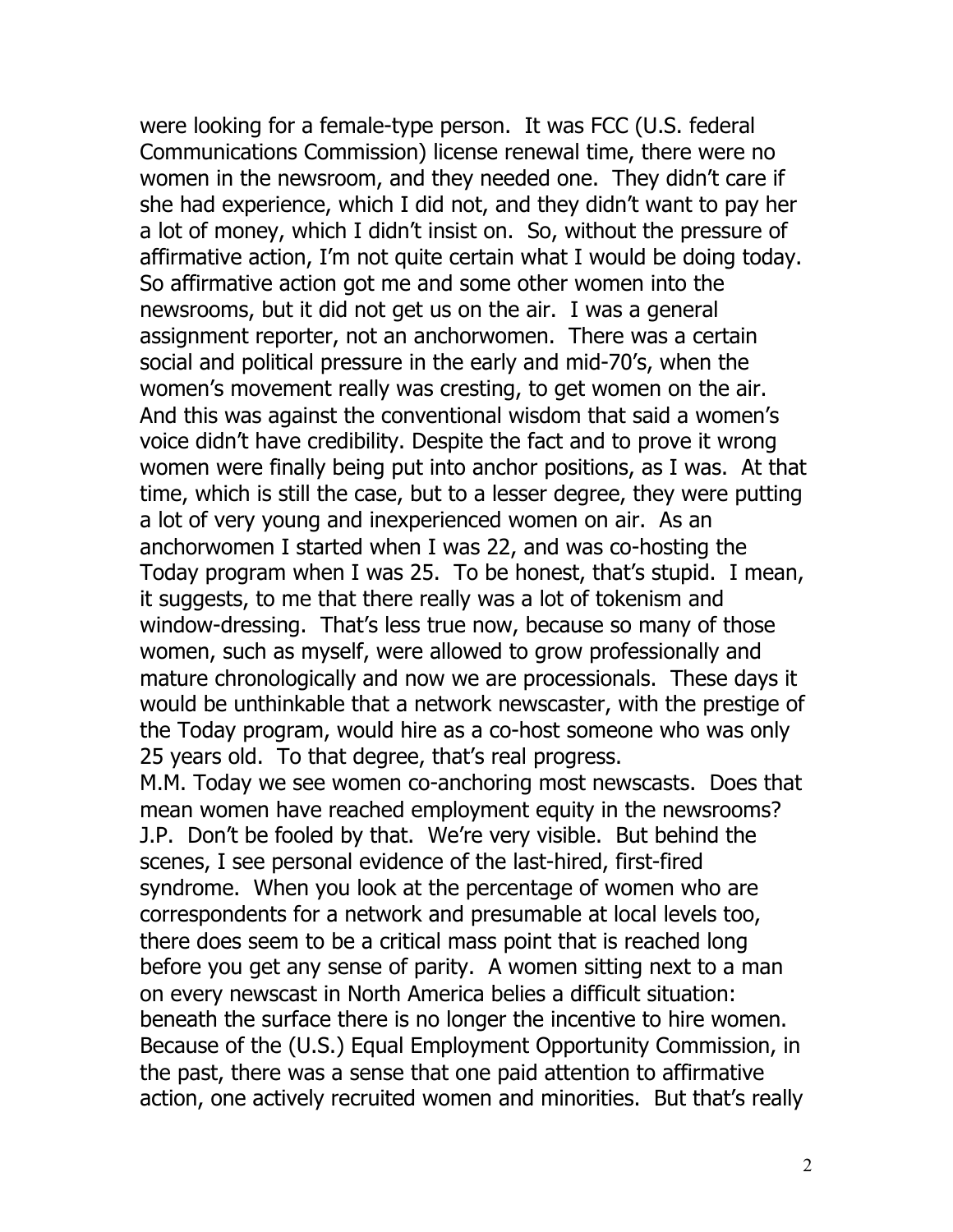being soft-pedalled now. So when it comes time to paying attention to corporate head counts and budget-cutting, the women are going to be at the top of the list to go.

M.M. You have lasted longer than any other morning show host. That couldn't have been done without those two constant themes that run through your life – a strong sense of ambition and a strong sense of self. What do you attribute those qualities to? J.P. My mid-western upbringing. I was raised to think that I was very special, that I was smart and that I should get A's in school. But on the other hand, I was raised to think that nobody is really special. My family instilled that sense of self in me. But by modern terms, they wouldn't have used the term of high self-esteem; they never thought about it, never heard of it. I simply grew up in a loving household where I was encouraged and rewarded, where my parents were clearly proud of both their daughters and their accomplishments. But on the other hand, I have a real democratic sense that nobody's better than the next guy, and so I never put on airs. There were two smart kids in our family but only one of them was brainy. My sister finished college in three years and was a Phi Beta Kappa math major. She was the academic star and if my selfesteem was cut back just a notch, every time I got an A on a paper, I always knew my sister would have an A plus. But we were never competitive because I carefully avoided trigonometry and calculus and physics. That was hers. And she very quickly figured out that she wasn't going to win a trophy or blue ribbon on the speech team, and that was certainly where I was stronger. But it was my dad, I suppose, who always felt that his work defined him. He was a salesman, and a good one, and a corporate man who identified very strongly with the company. And I was raised by that man, so I guess I just very strongly identify with the work I do. And the work I do is for NBC, and at home it's mommy.

M.M. Speaking of motherhood, isn't it ironic that the years our society talked most about revering motherhood, were the same years a pregnant women was never allowed on the air, or was the word pregnancy ever mentioned? What turned that around? How could you as a newswomen suddenly go public with your pregnancy and not lose your job?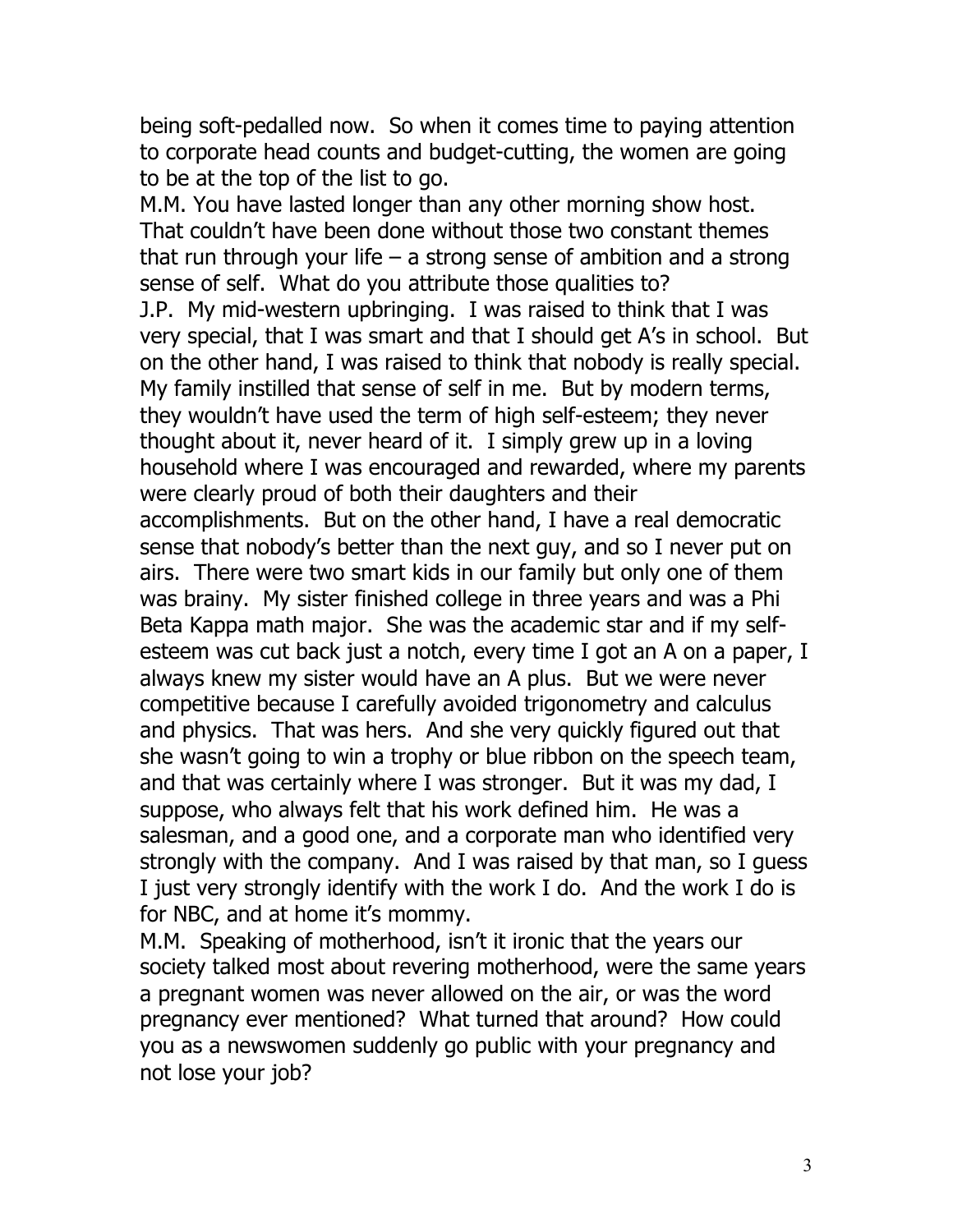J.P. Oh, yes. Celebrate motherhood, but don't talk about it on television. You know, our generation assumed everything. We could do anything we wanted to. We came out of college in the late 60's and early 70's and naively thought that we could get whatever jobs we wanted and that we could be president, or chairman of the board and have three children. We could do it all. It was kind of naïve, but that's what we thought. And then when the time came to start families, it never occurred to us that we couldn't. I think there was a lot of bravery within our innocence. That was certainly my case; I didn't stop for a moment to think "my gosh, will America think less of ." I just continued to go to work and I got bigger and bigger. M.M. Did your pregnancy help trigger the show into better ratings and as a result, give viewers a new perception of Jane Pauley?

J.P. Was the correlation between Joan London's pregnancy and Good Morning America's surge to first place in the ratings for the first time seven years or eight years ago a coincidence? I have always said that the ratings got bigger as Joan got bigger. The more obvious her pregnancy became, I would notice that week after week, the ratings grew and grew. Nobody else made that association, so when I did get pregnant, the news was not greeted with celebration here. It turned out fine, by that time the show was in pretty good shape, as my shape got worse and worse. I still had some value to the show and they couldn't ease me out the door and take that opportunity to replace me . The fact is ., I was in my early 30's and was growing into a mature woman and until that time, nobody seemed to notice. I've always said that I think I was 25 years old for about six years, and people just hadn't noticed Jane Pauley much. Now suddenly, not only was I pregnant, but with twins. The publicity was incredible. And it gave people the opportunity to say "Jane Pauley, give her a second look. My, she's different. Boy it must be progesterone." Whatever they thought, I don't care. As long as they say I'm different and better and wonderful.

M.M. Do you think that you're the ultimate baby boomer, that maybe that's why it all worked, because you're part of that whole mass that's growing up with you?

J.P. Yes, we've got demographics on our side. There are simply so many of us that if corporations who have come to depend on women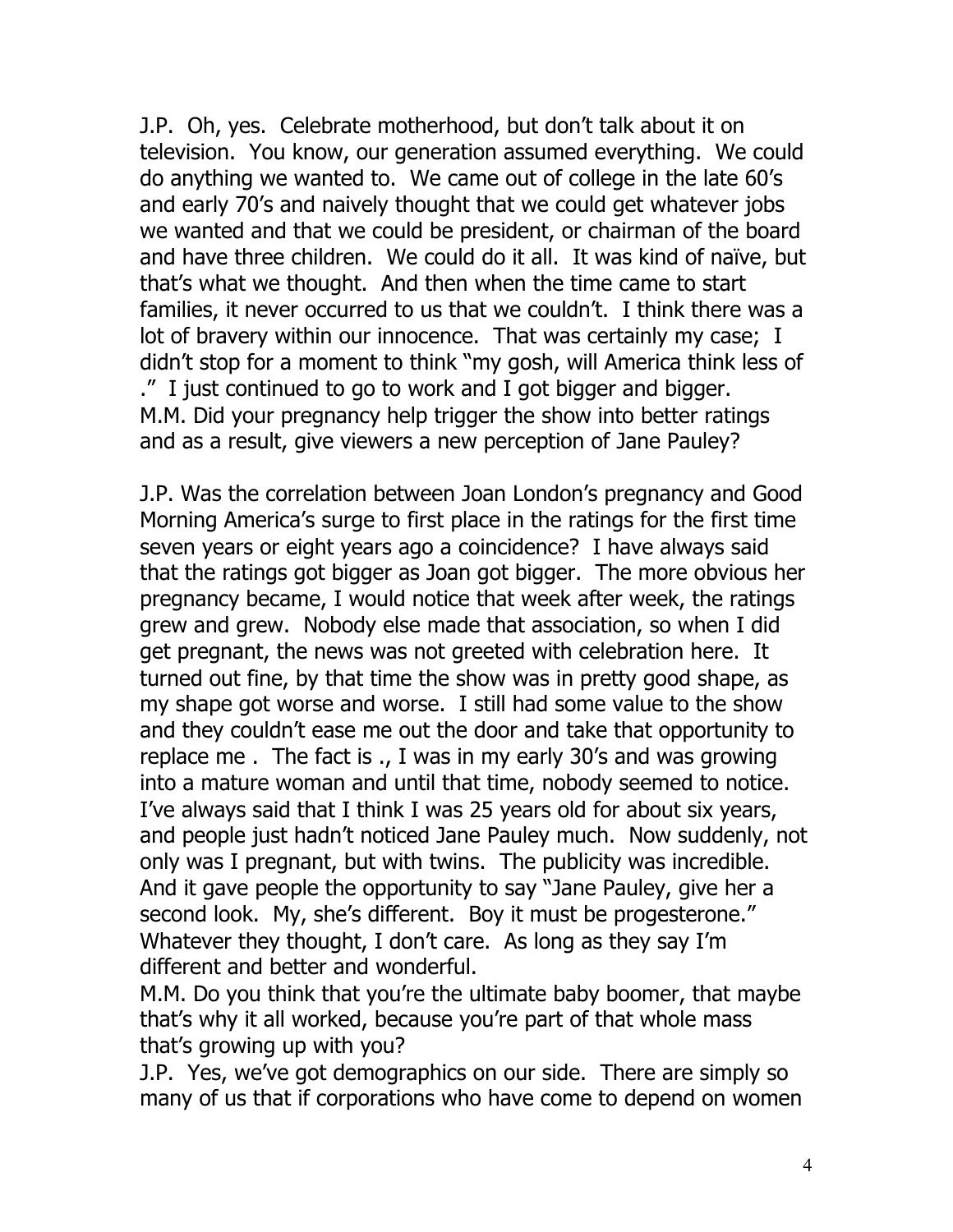in the labor force suddenly said: "Having children is inappropriate for someone of your managerial level," who would they get to do the job? I mean, America has really come to depend on us, because there are so many of us, and because so much money was spent on public education, you can't turn us back into homemakers like our mother's were.

M.M. Because you are such a family-oriented person, did you have to make any compromises with your ambition and career?

J.P. I don't think of myself as terribly ambitious. What I sacrificed, for simplicity and sanity, is a really great social life. But something had to go: dinner parties, I don't do too often, and I don't have great executive lunches like I might. I do my job here, and I do my job at home. I love both of those roles, but there's not much time left for other things right now.

The most critical juncture for me was participating in NBC's Olympic coverage in South Korea. Did I really want to spend three weeks away from my small children? I agonized over this for nine months. I finally cam to terms with it and went. I suppose if I hadn't been ambitious to a degree, I would have said, "thank you very much, but I can't go, I have a family. But I did go, and I did leave the family behind. It was very, very hard.

M.M. Were those decisions any easier on you because of what you've stated many times: "I picked the right man as a husband."

J.P. Yes, I was very, very clever. Not only did I pick someone who was a good man, and fair person of his time, to the degree that he expected to marry a woman who took her career as seriously as he took his. But when time came to have a family he was going to be as serous about his role as a father as I was about being a mother. I have a little impatience with some of the new fathers these days, but Garry's really good, and is also self-employed, which means he's around more.

M.M. Few women earn close to a million dollars a year. You do. What does it feel like?

J.P. I was raised in a middle-class home. I never really knew what my dad earned. He always said," don't trust anybody who tells you what they make, and don't answer if somebody asks you what you make." There were some pretty difficult years for our family when I was in college. There wasn't much money in my family, so we were